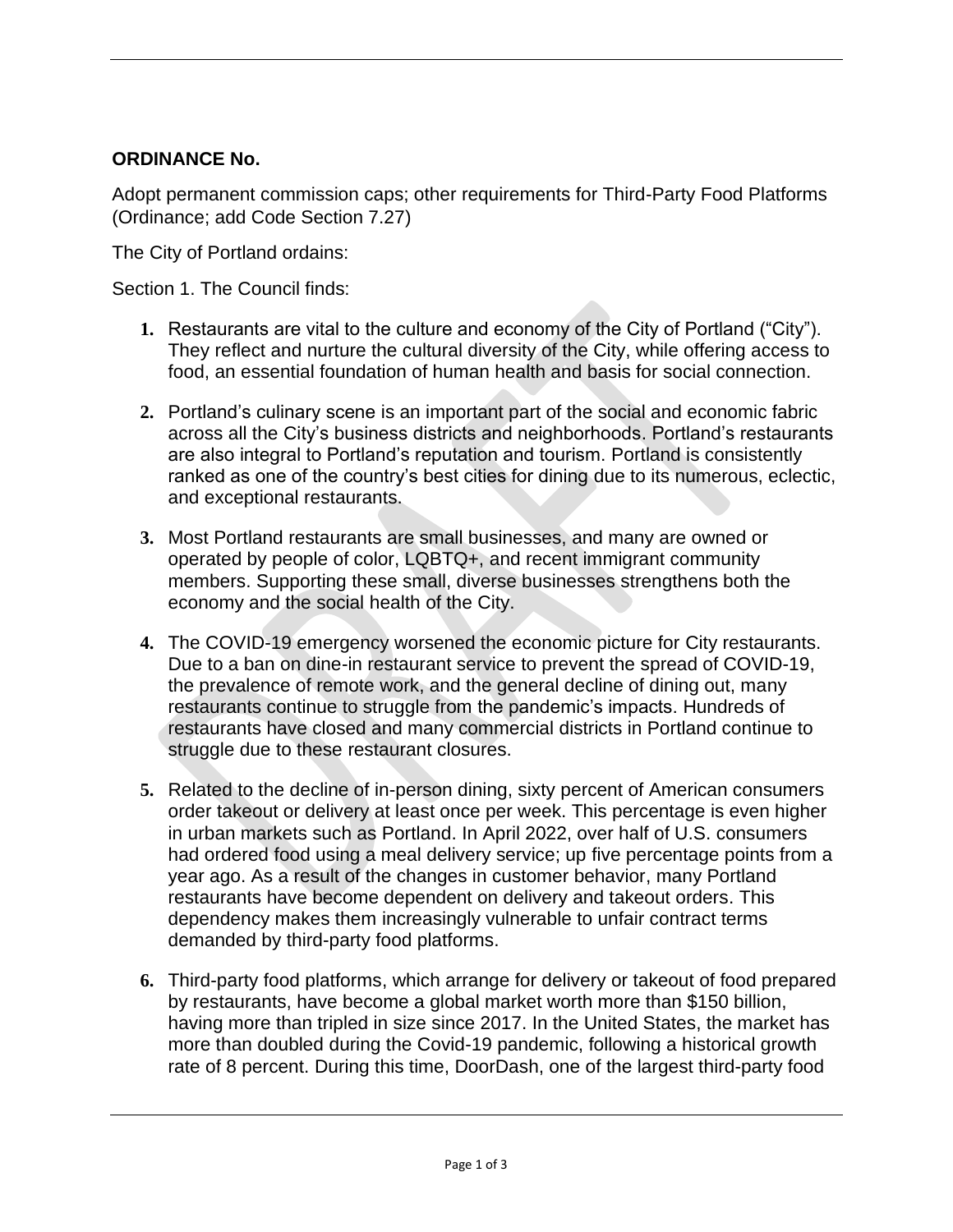platforms made its public market debut with one of the biggest initial public offerings of 2020.

- **7.** This booming market is highly concentrated in just a handful of businesses. As of November 2019, just four third-party food platform services controlled approximately 98% of the entire market. Since that time, Uber has acquired Postmates, further consolidating this market.
- **8.** The increasing market dominance of a small number of third-party food platforms coupled with the increasingly difficult economic conditions for City restaurants, means restaurants often must contract with these companies if they wish to access the growing share of customers who rely on third-party food platforms to obtain meals. About 77% of U.S. restaurants offer service through third party food platforms.
- **9.** Market dominance also gives these companies disproportionate leverage in contract negotiations with restaurants. These companies may use this leverage to extract high fees from restaurants – totaling in some instances, as much as 30%, or more, of an order total – and thereby diminishing restaurants' alreadynarrow profit margins.
- **10.** In addition to high commissions, third-party food platforms also often impose contract terms that prohibit restaurants from charging a higher price for delivery orders than dine-in orders, eliminating a means by which restaurants could recoup the fees charged by these companies. The companies also frequently include in restaurant contracts a "telephone order charge" that restaurants are required to pay even in cases where a customer telephone call does not result in an order.
- **11.** On June 29, 2020, the Portland City Council adopted Ordinance 190032 ("Temporary Cap"), which capped fees that a third-party food platform could charge a restaurant at 10% of the purchase price for delivery orders and 5% of the purchase price for orders that do not include deliveries. Since adoption, the City received minimal complaints from either third-party food platforms or restaurants regarding compliance with the Temporary Cap.
- **12.** The Temporary Cap has remained in place in the City throughout the COVID-19 pandemic, but is set to expire on June 29,2022, due to the expiration of the City's state of emergency.
- **13.** The three largest third-party food platforms currently advertise their lowest cost fees for delivery services between 10% and 20%. These same platforms offer their lowest fees for takeout orders between 5% and 10%.
- **14.** Capping the fees third-party food platforms can charge restaurants for delivery and takeout services and prohibiting these companies from imposing unfair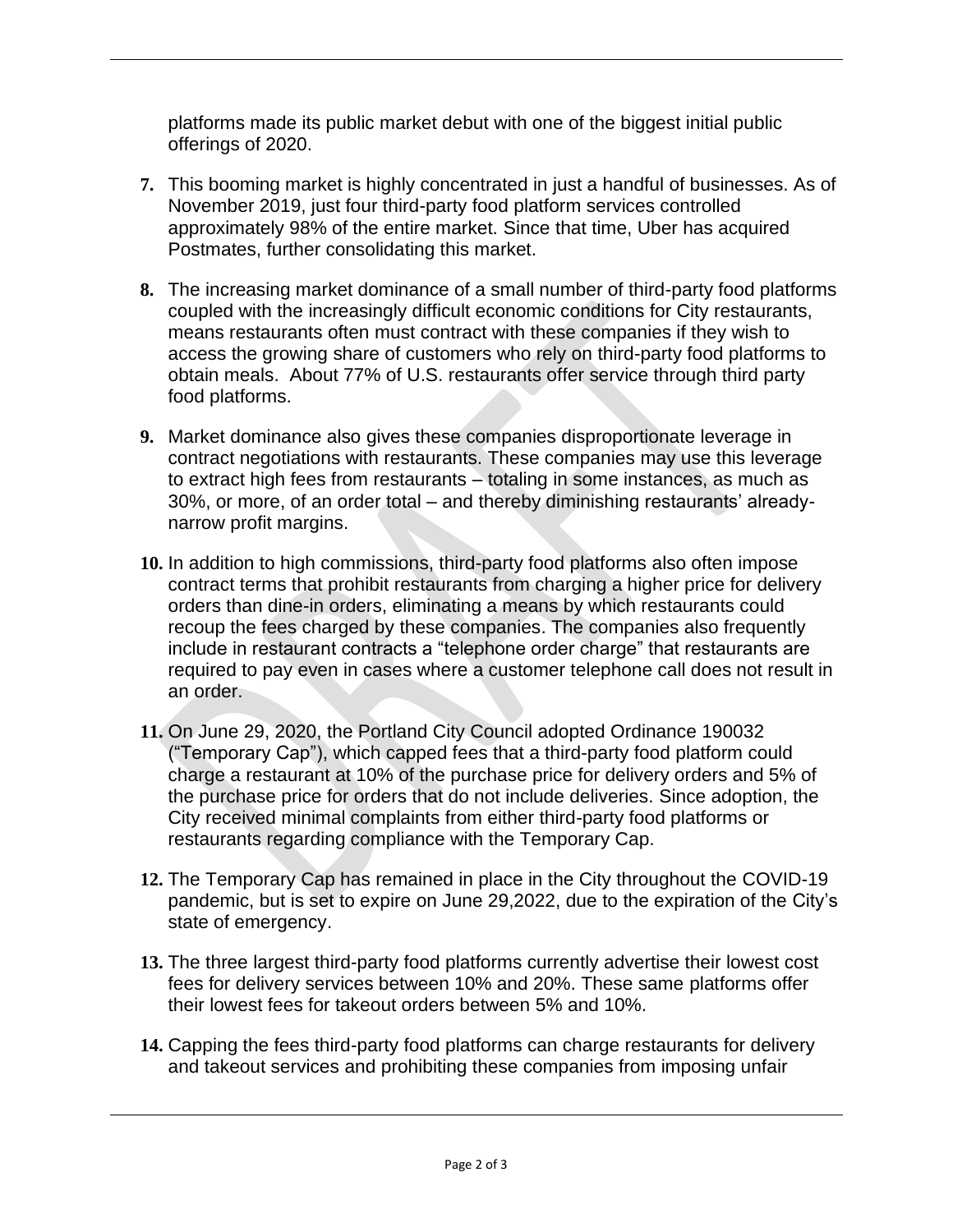"telephone order charges" unconnected with any customer purchase are important steps to ensure that restaurants can thrive in Portland and continue to nurture vibrant, distinctive commercial districts.

- **15.** Since June 29, 2020, third-party food platforms have operated within lower and more rigid commission caps in Portland. These same companies also nationally advertise opportunities for similar commissions for basic delivery and takeout services. Given their current operations, a higher and more flexible fee cap on delivery and takeout service fees charged to restaurants is a reasonable, permanent step to protect restaurants from financial collapse without unduly constraining third-party food platforms' businesses.
- **16.** Prohibiting third-party food platforms from providing delivery and other services to a restaurant without the restaurant's express consent, and further requiring that third-party food delivery services terminate a contract promptly upon receiving oral or written termination notice from a restaurant, are other important steps to ensure that restaurants can exercise appropriate control over their businesses.

NOW, THEREFORE, the Council directs:

- a. City Code Chapter 7 is amended by adding a new section 7.27 to establish requirements for Third-Party Food Platforms as described in the attached Exhibit A.
- b. This Ordinance takes effect on June 29, 2022, upon expiration of Ordinance No. 190032.
- c. If any section, subsection, sentence, clause of phrase of this Ordinance, or any of the code amendments it adopts, is for any reason held to be invalid or unconstitutional, that shall not affect the validity of any of the remaining portions of the Portland City Code, including but not limited to any remaining provisions of Portland City Code Chapter 7. Council expressly declares that it would have passed the Portland City Code, and each section, subsection, sentence, clause, and phrase thereof, including but not limited to any remaining provisions of Portland City Code Chapter 7, regardless of the fact that any one or more sections, subsections, sentences, clauses, or phrases of this Ordinance may be found to be invalid or unconstitutional.

Section 2. The Council declares that an emergency exists because of the imminent expiration of the Temporary Cap related to the COVID-19 emergency, which is set to expire on June 29, 2022. Therefore, upon passage this Ordinance shall be in full force and effect on June 29, 2022.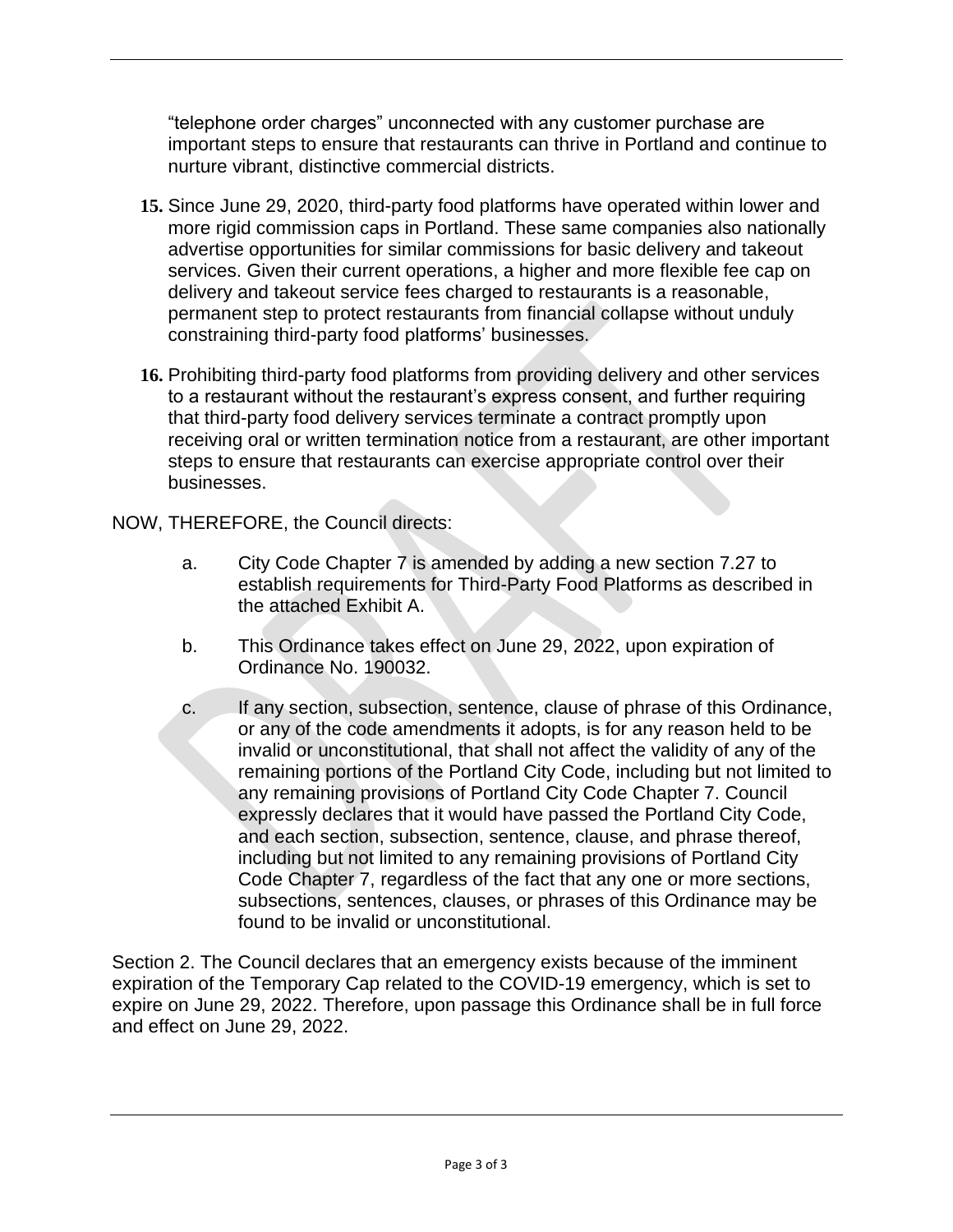[blank page to separate 2 documents]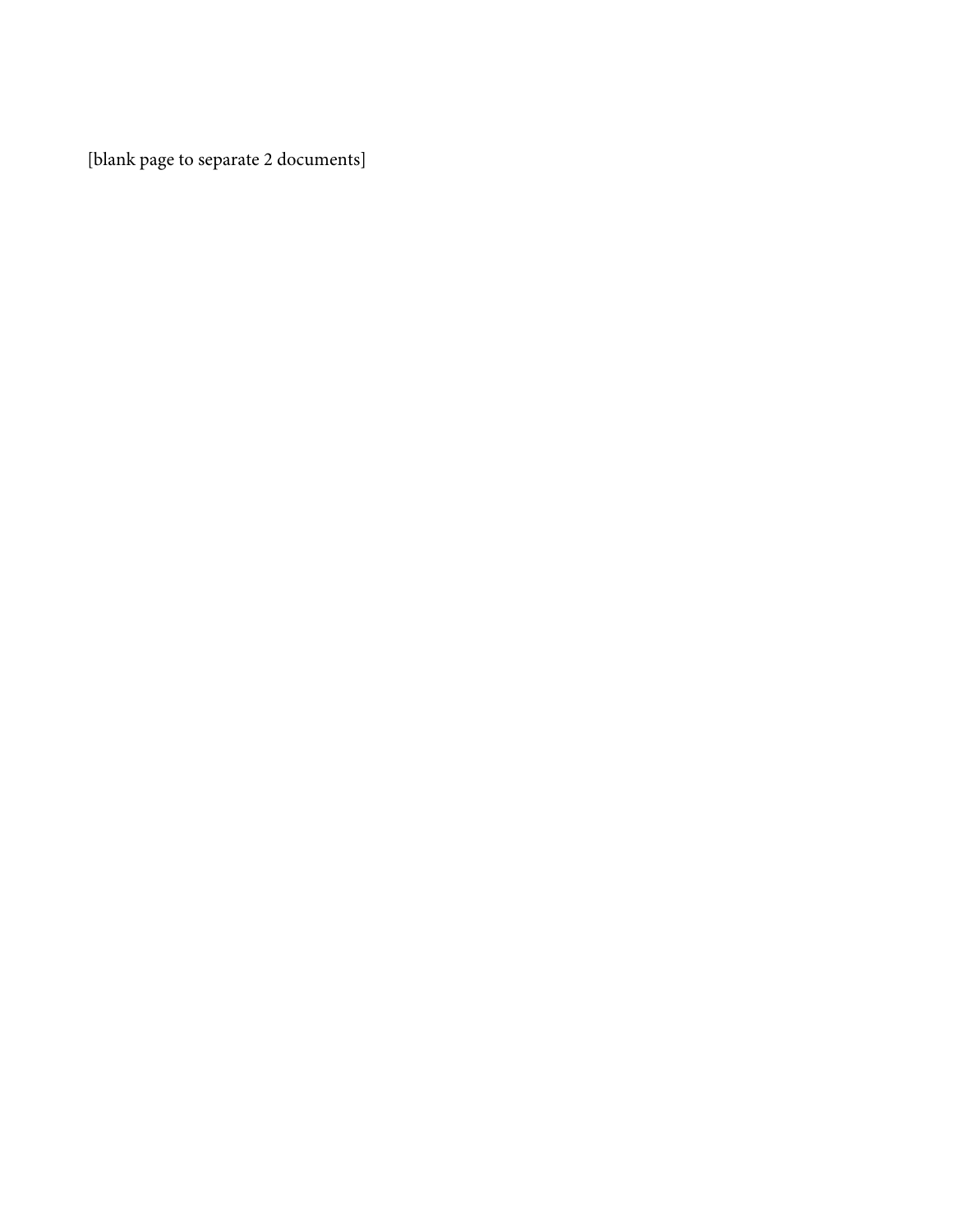# **EXHIBIT A**

# **7.27 Regulation of Third-Party Food Platforms**

### **7.27.010 Definitions.**

For the purpose of this Chapter, the following words and terms are defined and shall be construed as hereinafter set forth:

- A. "Delivery Fee" means a fee charged by a Third-Party Food Platform for providing a Restaurant with a service that delivers food or beverages from the Restaurant to customers. The term does not include any other fee that may be charged by a Third-Party Food Platform to a Restaurant, such as fees for marketing or advertising the Restaurant on the Third-Party Food Platform or a Transaction Fee.
- B. "Restaurant" has the meaning set forth in ORS 624.010.
- C. "Director" means the Director of the Revenue Division.
- D. "Order" means a Telephone Order or an order placed by a customer through a Third-Party Food Platform for delivery or pickup within the City of Portland ("City").
- E. "Take-Out Fee" means a fee charged by a Third-Party Food Platform for providing a Restaurant with a service in which a customer places an Order with the Restaurant through the Third-Party Food Platform, but such Order does not include delivery. The term does not include any other fee that may be charged by the Third-Party Food Platform to a Restaurant, such as fees for marketing or advertising on the Third-Party Food Platform or Transaction Fees.
- F. "Purchase Price" means the menu price of an Order excluding taxes, gratuities, or any other fees that may make up the total cost to the customer of an Order.
- G. "Telephone Order" means an order placed by a customer to a Restaurant through a telephone call forwarded by a call system provided by a Third-Party Food Platform for delivery or pickup within the City.
- H. "Third-Party Food Platform" means any website, mobile application, or other internet platform that offers or arranges for the sale and the same-day delivery or same-day pickup of food and beverages from a Restaurant.
- I. "Transaction Fee" means a charge for the processing of a payment for an Order imposed upon a Third-Party Food Platform by a third-party payment processor.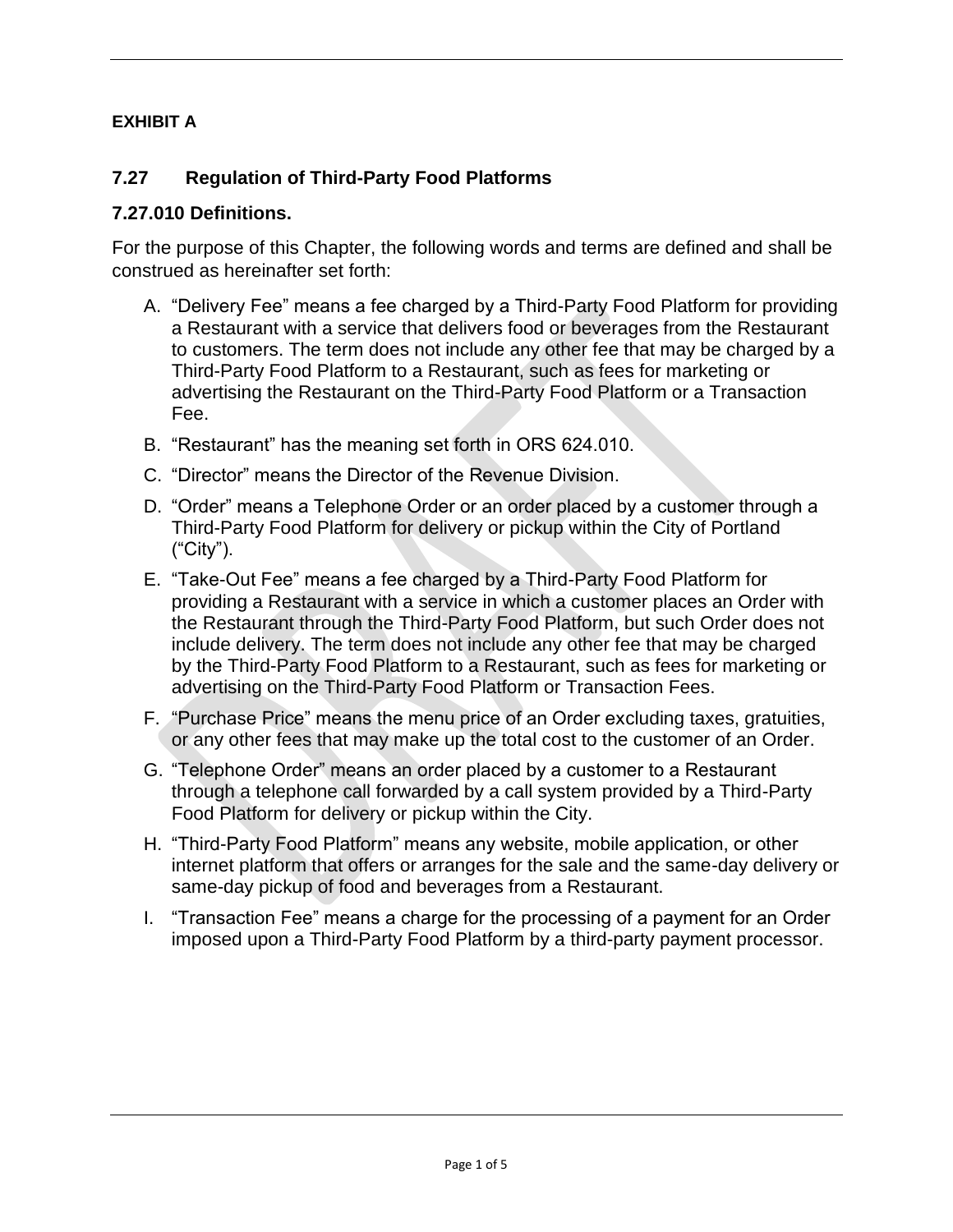# **7.27.020 Third-Party Food Platform Standards.**

- A. A Third-Party Food Platform shall not disclose any information about a Restaurant, including but not limited to listing the Restaurant's menu, address, or contact information, or perform any services on behalf of or in association with the Restaurant, without the consent of the Restaurant.
- B. A Third-Party Food Platform shall not charge any fee to a Restaurant that the Restaurant has not voluntarily agreed to pay.
- C. A Third-Party Food Platform shall not charge a Restaurant a Delivery Fee that exceeds fifteen (15) percent of the Purchase Price per Order.

The limitation of fifteen (15) percent of a Purchase Price per Order for delivery services shall not apply to Orders that have a Purchase Price of less than \$10.

- D. A Third-Party Food Platform shall not charge a Restaurant a Take-Out Fee that exceeds five (5) percent of the Purchase Price per Order.
- E. In addition to the fifteen (15) percent Delivery Fee cap and the five (5) percent Take-Out Fee cap established in Sections (C) and (D) above, a Third-Party Food Platform may pass onto the Restaurant a Transaction Fee in the amount charged by the payment processor but not to exceed three (3) percent of the Purchase Price per Order. Notwithstanding such limit, a Transaction Fee may exceed three (3) percent if the fee is the same amount a third-party payment processor charges the Third-Party Food Platform, and the Third-Party Food Platform discloses the higher Transaction Fee in its contract with the Restaurant.
- F. Notwithstanding the above stated caps on Delivery Fees, Take-Out Fees, and Transaction Fees, (collectively "Capped Fees") a Third-Party Food Platform may offer, and a Restaurant may voluntarily agree to pay other fees beyond such Capped Fees to access additional services including but not limited to advertising, marketing, or promotional services (collectively "Additional Fees"). A Third-Party Food Platform may offer packages that bundle together services that incur a Capped Fee with services that incur Additional Fees, thereby exceeding the Capped Fees, so long as the pricing is transparent and Restaurant participation is voluntary.

Notwithstanding the option to offer these additional services for Additional Fees, a Third-Party Food Platform must give Restaurants the option of obtaining services through the platform for delivery and take-out that do not exceed the Capped Fees. A Third-Party Food Platform is prohibited from refusing to provide delivery or to process an Order for take-out on behalf of a Restaurant based solely on the Restaurant's decision to select only services that fall within the Capped Fees. The name, address, and contact information for all Restaurants that contract for services must be searchable, categorized and visibly listed on the Third-Party Food Platform's website, including those Restaurants that only contract for services with Capped Fees.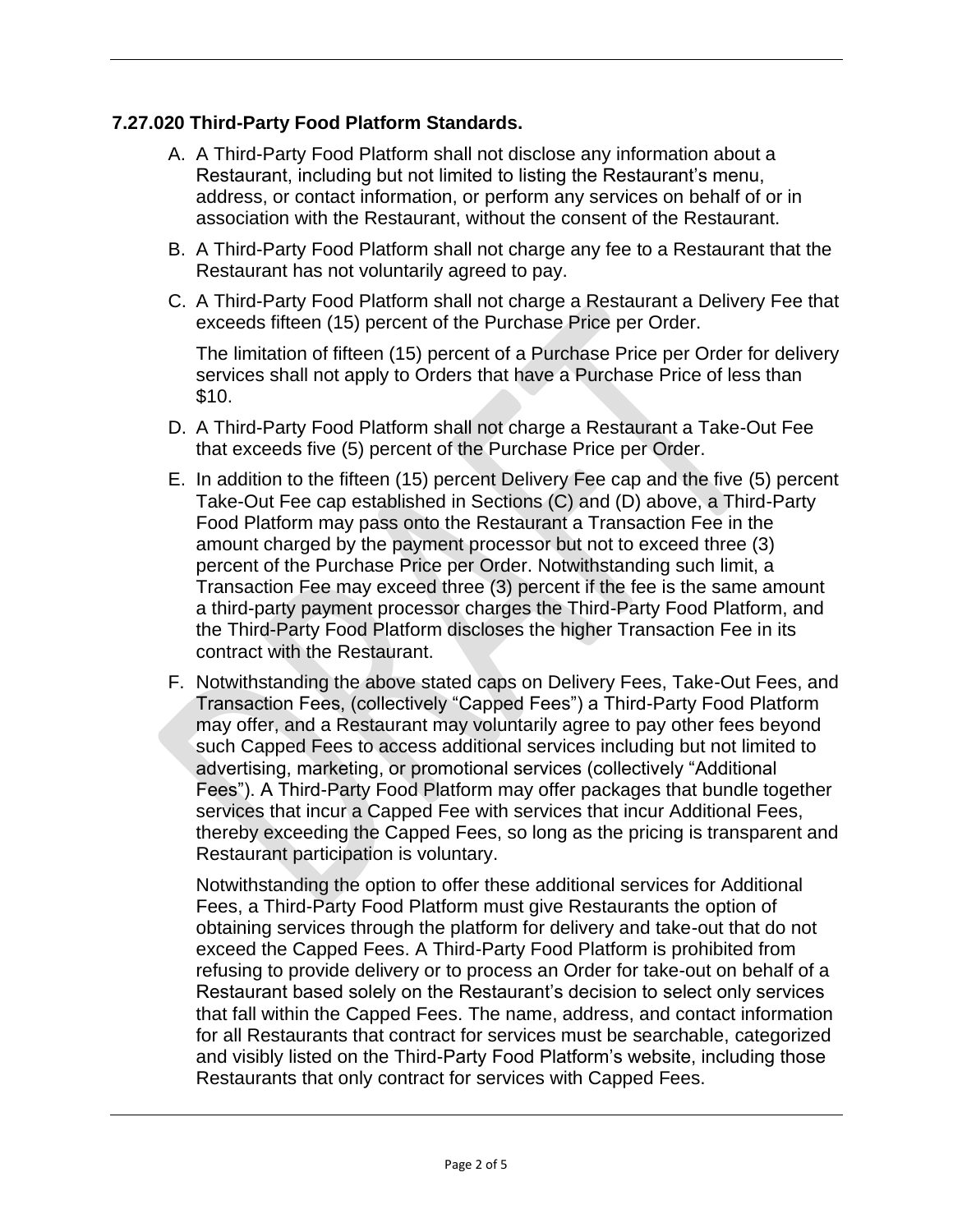- G. A Third-Party Food Platform shall not reduce the compensation rate paid to a delivery service driver or request that a delivery service driver accept lower compensation in the future or garnish gratuities to comply with the terms of this Chapter.
- H. At the time a final price is disclosed to a customer for the intended Order from a Restaurant through a Third-Party Food Platform and before that transaction is completed by the customer, the Third-Party Food Platform shall disclose to the customer, in plain language and in a conspicuous manner, any commission, fee, or any other monetary payment charged to the customer by the Third-Party Food Platform.
- I. After a transaction occurs for an Order from a Restaurant through a Third-Party Food Platform, the Third-Party Food Platform shall provide an electronic or printed receipt to the customer. The receipt shall disclose, in plain and simple language and in a conspicuous manner:
	- 1. The Purchase Price.
	- 2. Any delivery charge, gratuity, or service fee imposed on and collected from the customer by the Third-Party Food Platform.
	- 3. Any delivery charge, gratuity, or service fee imposed on and collected from the customer by the Restaurant, in addition to the Purchase Price.
	- 4. Any tip or gratuity that will be paid to the person delivering the food, and not to the Third-Party Food Platform or Restaurant, that was added into the transaction when it occurred.
- J. A Third-Party Food Platform shall not charge any fee from a Restaurant for a Telephone Order if a telephone call between such Restaurant and a customer does not result in an actual transaction during such telephone call.
- K. A Third-Party Food Platform must terminate a Restaurant service contract within 72-hours of receipt of notice from the Restaurant.

# 7.27.030 **Authority, Complaints and Investigation.**

- A. The Director is authorized to adopt, amend, repeal and enforce administrative rules interpreting, applying, and administering the provisions of this Chapter.
- B. The Director is authorized and directed to enforce all provisions of this Chapter. The Director may delegate any or all authority granted under this Section to any Revenue Division officer, employee or agent ("designee").
- C. The Director may receive complaints from Restaurants and delivery service drivers by telephone or in writing.
- D. The Director shall have the power to investigate any and all complaints regarding alleged violations of this Chapter or the administrative rules.
- E. The Director shall have the authority to administer an administrative subpoena for the purpose of collecting any information necessary to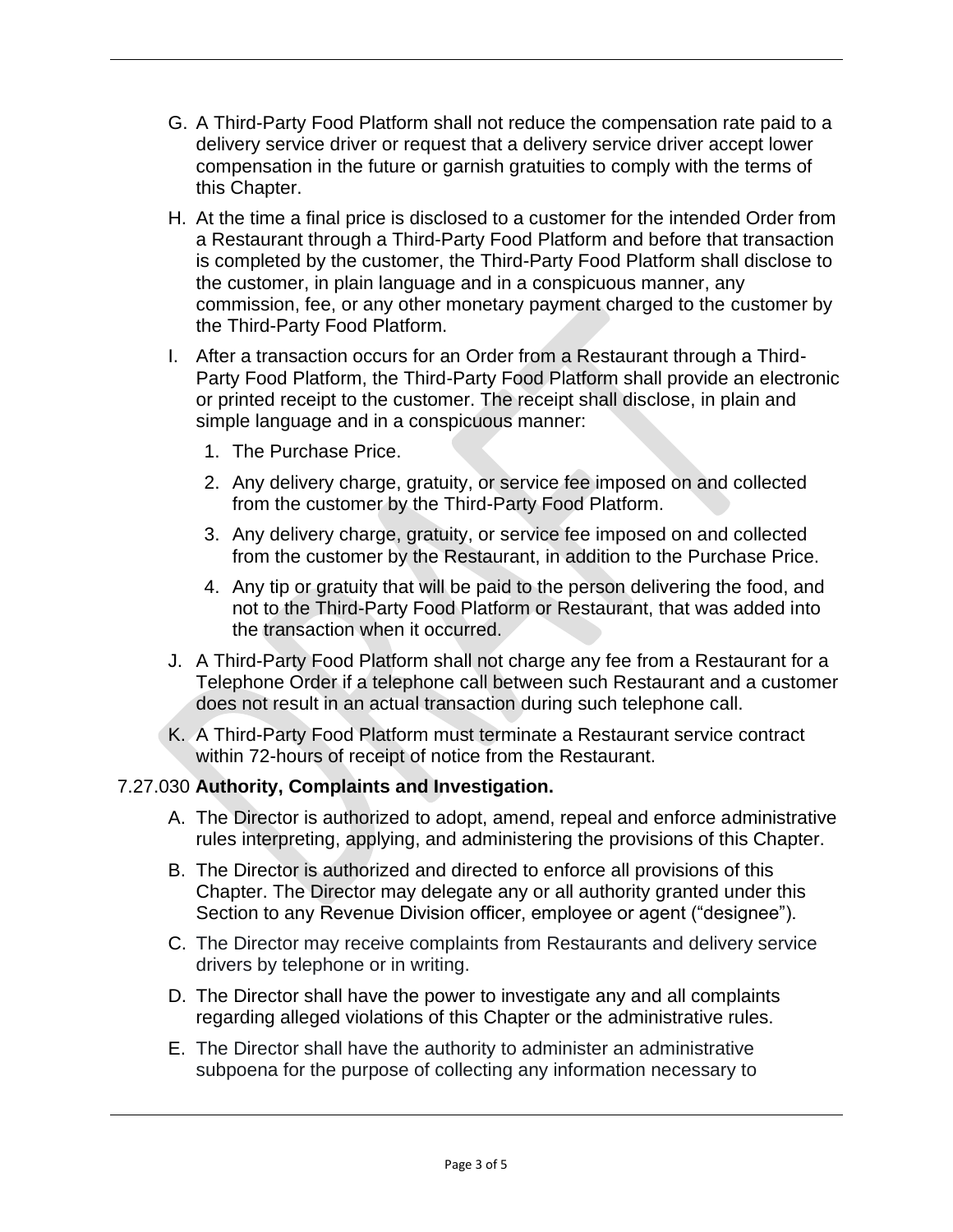investigate complaints and enforce any provisions of this Chapter. The Director may inspect, examine, and copy any books, papers, records, invoices and other data needed to investigate a compliant. Third-Party Food Platforms shall maintain books and records, including but not limited to all written agreements with Restaurants and delivery service drivers, records listing itemized fees the Third-Party Food Platform has charged to Restaurants, and records demonstrating compliance with this Chapter, sufficient for the Director to investigate complaints and issue a decision. Such books and records shall be made available to the Director immediately upon demand.

F. Upon completing an investigation into allegations in a complaint, the Director or designee shall issue a decision that includes written findings of fact and conclusions of law to support all decisions. Such decision may also include remedies.

# **7.27.040 Remedies**.

- A. Failure to comply with any part of this Chapter or the administrative rules may be punishable by civil penalties and payment of restitution imposed by order of the Director or designee. The Director or designee may impose a civil penalty of up to \$1000 per violation and may order payment of restitution in an amount determined by the Director or designee. For purposes of assessing penalties for violations of this Chapter, a separate violation shall accrue each time an Order is processed, a Restaurant is charged a fee, or a delivery service driver is compensated, or is asked to accept reduced compensation, in a manner that violates one or more of the provisions of this Chapter or the administrative rules.
- B. Civil penalties shall be payable to the City of Portland. Restitution shall be payable to the Restaurant or delivery service driver.
- C. Nothing in this Section is intended to prevent any person from pursuing any available legal remedies. Any Restaurant or delivery service driver claiming to be aggrieved by a Third-Party Food Platform's noncompliance with this Chapter has a cause of action in any court of competent jurisdiction for damages and such other remedies as may be appropriate.

#### **7.27.050 Appeals**.

A. Any Third-Party Food Platform upon which a civil penalty or restitution has been imposed by the Director or designee, may appeal to the Director for review and issuance of a final determination. Written notice of the appeal must be received by the Division within 30 days after the Division mailed or delivered the notice of decision to the Third-Party Food Platform. The time to file an appeal may be extended by the Director for good cause. Requests for extensions of time must be received prior to the expiration of the original 30 day deadline. The appeal must state the name and address of the Third-Party